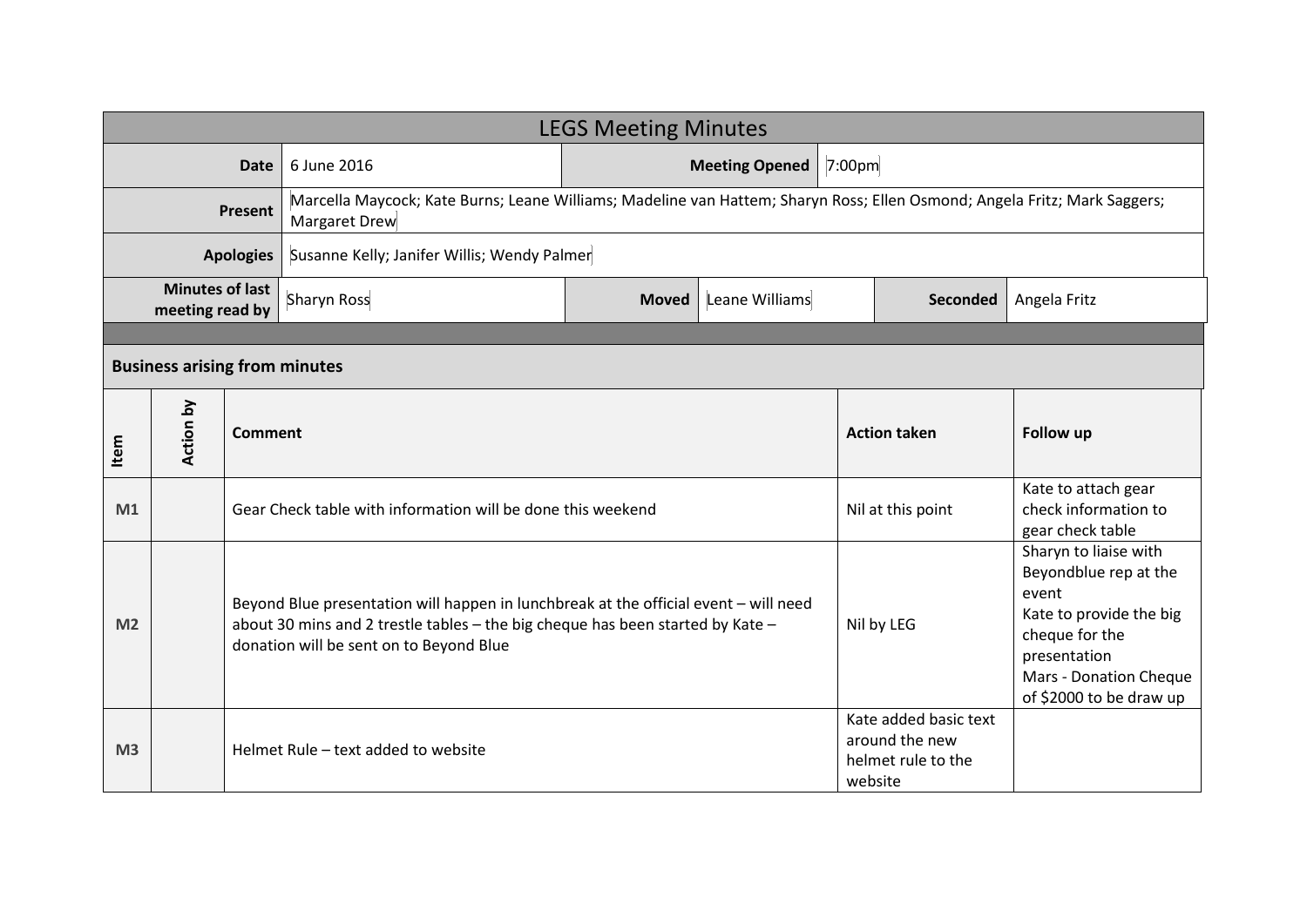| M <sub>4</sub> | Ice packs for comps                                                                                                                                                                                                                                                                                                                                                                                                                                                                                                                                                                                                                                                                                                                                                                                                                                                                                              | Mars has put ice packs<br>in the freezer in the<br>office            | Nil - Mars to add more<br>if available                                                                                                                                                                                                                       |
|----------------|------------------------------------------------------------------------------------------------------------------------------------------------------------------------------------------------------------------------------------------------------------------------------------------------------------------------------------------------------------------------------------------------------------------------------------------------------------------------------------------------------------------------------------------------------------------------------------------------------------------------------------------------------------------------------------------------------------------------------------------------------------------------------------------------------------------------------------------------------------------------------------------------------------------|----------------------------------------------------------------------|--------------------------------------------------------------------------------------------------------------------------------------------------------------------------------------------------------------------------------------------------------------|
| M <sub>5</sub> | Combined Training/Showman Day - was well supported and enjoyed by all - a lot of<br>people requested it to be a permanent event on the calendar                                                                                                                                                                                                                                                                                                                                                                                                                                                                                                                                                                                                                                                                                                                                                                  |                                                                      | Look at possibility of<br>holding another<br>showman day in 2017                                                                                                                                                                                             |
|                | Anjanette Harden Clinic booked out in record time and was enjoyed by all                                                                                                                                                                                                                                                                                                                                                                                                                                                                                                                                                                                                                                                                                                                                                                                                                                         | No further action                                                    | No further action                                                                                                                                                                                                                                            |
|                | 25/26 June weekend - Dual clinics have been booked for Saturday 25 June<br>Lea Bierman will have 8 time slots available on either an individual or shared basis<br>(riders to arrange their own 'buddy' for a shared lesson). Indiv lessons will be \$90 and<br>shared lessons \$60/rider. During the lunchbreak Lea will hold a lecture on "How to<br>get One Extra Mark per Movement" - all members welcome to attend.<br>Clem Smith will be holding a jumping clinic. The clinic will be limited to 5 lessons of 4<br>riders each at a nominated level or height. Of the 5 lessons there will be one for<br>juniors and one for 80cms+. Cost to riders to be confirmed.<br><b>Sunday 26 June</b> $-$ a request to hold another protocol day $-$ details to be arranged<br>It was suggested that Emily Wonka may be approached to do another presentation<br>clinic during the Sunday - details to be arranged | Lea Bierman and Clem<br>Smith have been<br>booked for the<br>weekend | • Sharyn to confirm cost<br>to rider details with<br>Clem<br>• Sharyn & Angela to<br>look at the protocol<br>option - coaches and<br>costs<br>• Clinic to be put on<br>nominate (Wendy?)<br>• Emily Wonka to be<br>approached about a<br>presentation clinic |
|                | The Official/Members day has been closed on nominate - approximately 200 tests                                                                                                                                                                                                                                                                                                                                                                                                                                                                                                                                                                                                                                                                                                                                                                                                                                   | Event was placed on<br>nominate and has now<br>closed                | Draw to be completed<br>by Ali<br>Sharyn to assign judges<br>Kate to arrange catering                                                                                                                                                                        |
|                | Saturday 10 June clinic - Paula Price Clinic is nearly full – indoor arena has to be put<br>up Friday night - helpers are needed for this                                                                                                                                                                                                                                                                                                                                                                                                                                                                                                                                                                                                                                                                                                                                                                        | Angela arranged the<br>clinic                                        | Angela to confirm start<br>time with Paula price<br>Arena to go up Friday<br>night - help will be<br>required                                                                                                                                                |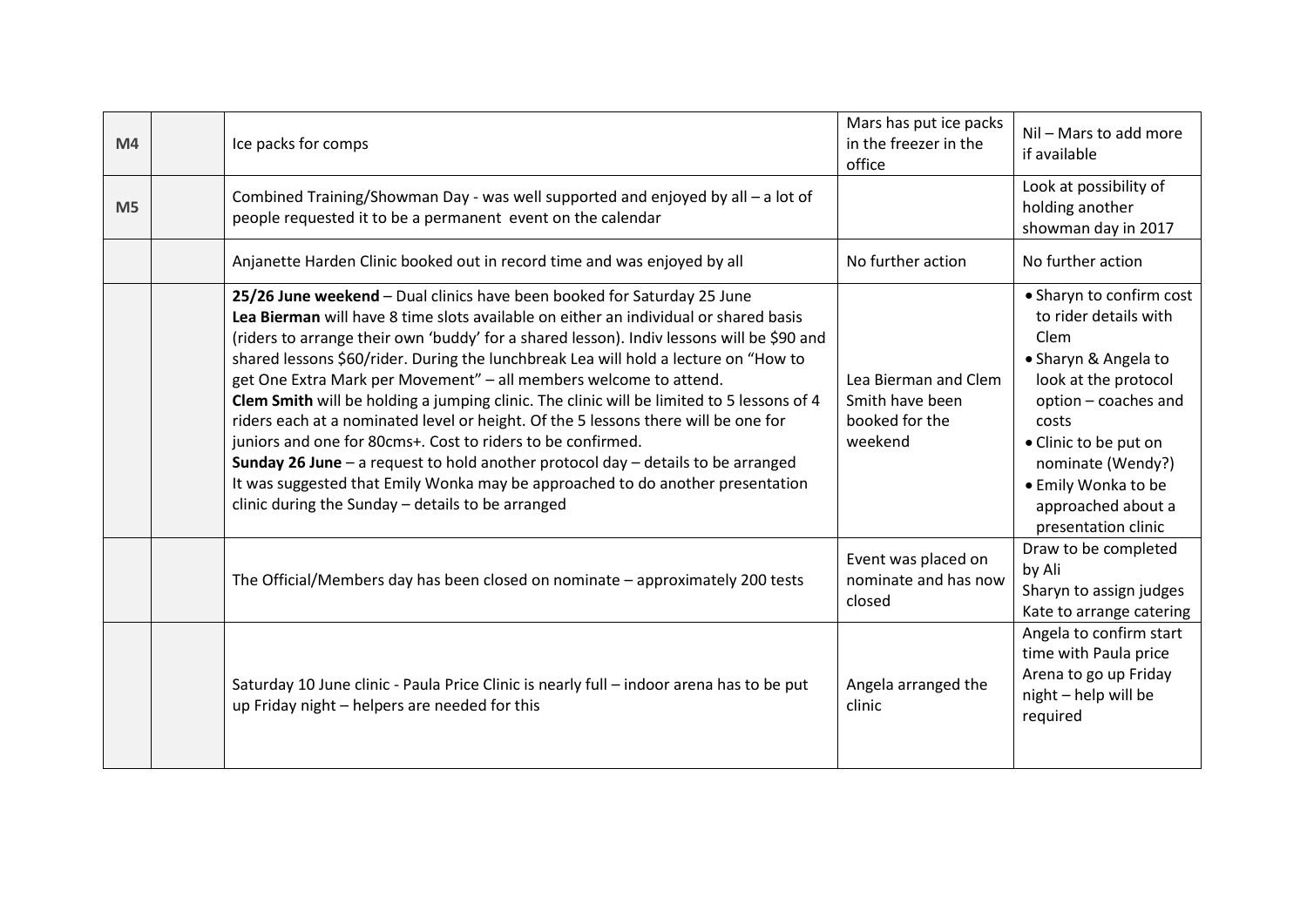| <b>Correspondence In</b>  |                                                                                        |                                                                                                                                 |                      |             |          |                  |                |            |  |
|---------------------------|----------------------------------------------------------------------------------------|---------------------------------------------------------------------------------------------------------------------------------|----------------------|-------------|----------|------------------|----------------|------------|--|
| 1                         |                                                                                        | Beyond Blue email - Bryan Spiller to come out on Sunday in lunchtime at Official event                                          |                      |             |          |                  |                |            |  |
| $\overline{2}$            |                                                                                        | Updated judges list from Vicki Gowland                                                                                          |                      |             |          |                  |                |            |  |
| 3                         |                                                                                        | Email from Lesley Cruise asking if the club would like to sponsor a rug at the Adult Amateur Owner Rider Championship for \$100 |                      |             |          |                  |                |            |  |
| 4                         | Email received from Maxine at REG regarding our expression of support for REG from LEG |                                                                                                                                 |                      |             |          |                  |                |            |  |
| 5                         | Letter from AON Equestrian Insurance                                                   |                                                                                                                                 |                      |             |          |                  |                |            |  |
| 6                         | QSEC - advertising Rodeo Round Up                                                      |                                                                                                                                 |                      |             |          |                  |                |            |  |
| $\overline{7}$            | Memberships received from Julie Harm and Catherine and Tara Bentley                    |                                                                                                                                 |                      |             |          |                  |                |            |  |
| <b>Correspondence Out</b> |                                                                                        |                                                                                                                                 |                      |             |          |                  |                |            |  |
| $\mathbf{1}$              | <b>None</b>                                                                            |                                                                                                                                 |                      |             |          |                  |                |            |  |
| <b>Treasurers Report</b>  |                                                                                        |                                                                                                                                 |                      |             |          |                  |                |            |  |
| Cashbook Balance          |                                                                                        | \$16 570.70                                                                                                                     | <b>Other Balance</b> | \$46 797.51 | Moved by | Marcella Maycock | Seconded<br>by | Kate Burns |  |
| <b>Cheques Written</b>    |                                                                                        | Refund to Chris Gray; refund for Amie Anderson                                                                                  |                      |             |          |                  |                |            |  |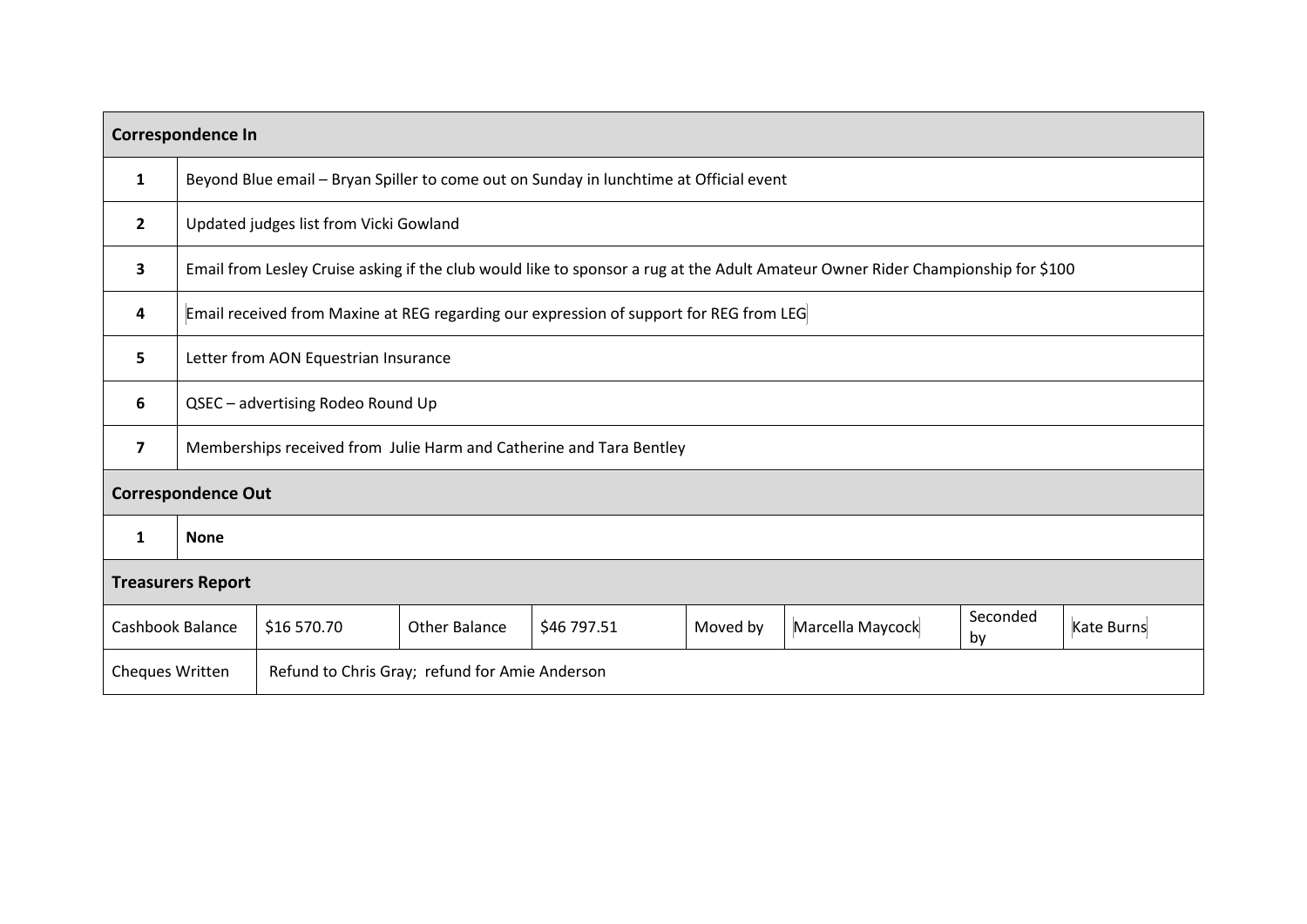| <b>General Business</b> |                                                                                                                                                                                                                                                                                                                                                                                                                                                                                                                                                                                                                                                                                                                                                                                                                                                                                                                                                                                                    |                                                                                           |                                                                                                                                                            |                     |  |  |  |
|-------------------------|----------------------------------------------------------------------------------------------------------------------------------------------------------------------------------------------------------------------------------------------------------------------------------------------------------------------------------------------------------------------------------------------------------------------------------------------------------------------------------------------------------------------------------------------------------------------------------------------------------------------------------------------------------------------------------------------------------------------------------------------------------------------------------------------------------------------------------------------------------------------------------------------------------------------------------------------------------------------------------------------------|-------------------------------------------------------------------------------------------|------------------------------------------------------------------------------------------------------------------------------------------------------------|---------------------|--|--|--|
| <b>Raised by</b>        | <b>Comment/Motion</b>                                                                                                                                                                                                                                                                                                                                                                                                                                                                                                                                                                                                                                                                                                                                                                                                                                                                                                                                                                              | <b>Action required</b>                                                                    | <b>Action by</b>                                                                                                                                           | Item ID<br>(month#) |  |  |  |
| Marcella Maycock        | When paying into club account please identify what the<br>payment is for - e.g. surname and what it is for (Clinic fee)                                                                                                                                                                                                                                                                                                                                                                                                                                                                                                                                                                                                                                                                                                                                                                                                                                                                            |                                                                                           | Leane - email a reminder<br>to members about<br>payments into the account<br>Ali $-$ add a note to the next<br>newsletter about paying<br>into the account | J <sub>1</sub>      |  |  |  |
| <b>Ellen Osmond</b>     | Emerleigh Embroidery has advised that the sunshirts are<br>ready                                                                                                                                                                                                                                                                                                                                                                                                                                                                                                                                                                                                                                                                                                                                                                                                                                                                                                                                   | Collect sunshirts and<br>provide to club for<br>distribution                              | Ellen Osmond has offered<br>to collect shirts and deliver<br>to grounds on Saturday                                                                        | J2                  |  |  |  |
| Sharyn Ross             | LEGs will sponsor a class at the AAOR Championship \$100<br>for a rug                                                                                                                                                                                                                                                                                                                                                                                                                                                                                                                                                                                                                                                                                                                                                                                                                                                                                                                              | Cheque to AOR for \$100<br>sponsorship to be<br>drawn up                                  | Mars to draw the cheque<br>and forward to Lesley<br>Cruise                                                                                                 | J3                  |  |  |  |
| Sharyn Ross             | Letter from REG - REG have requested an answer from LEG<br>by 10.06.16 whether the club still supports the REG<br>development. The REG are 'in discussions' with other<br>parties about starting a new dressage club on the site.<br>A discussion ensued around the original 'letter of support'<br>to the development. It was discussed that the letter of<br>support was not a commitment that LEG would be a<br>resident of the REG. Whilst LEG paid \$100 'constituent<br>member' fee, the structure of the organisation, masterplan<br>for the site and expectation of LEG as a club has not been<br>provided in sufficient volume for LEG to commit to the site.<br>It was reiterated with those present that LEG supports the<br>REG development in so far as the development is an<br>excellent initiative for the equine community of SEQ and<br>encourage the REG to establish groups such as dressage as<br>this only provides additional venues and competitions for<br>active riders. | A response letter to be<br>provided to the REG<br>detailing the position of<br><b>LEG</b> | Sharyn to draft response<br>letter                                                                                                                         | J4                  |  |  |  |